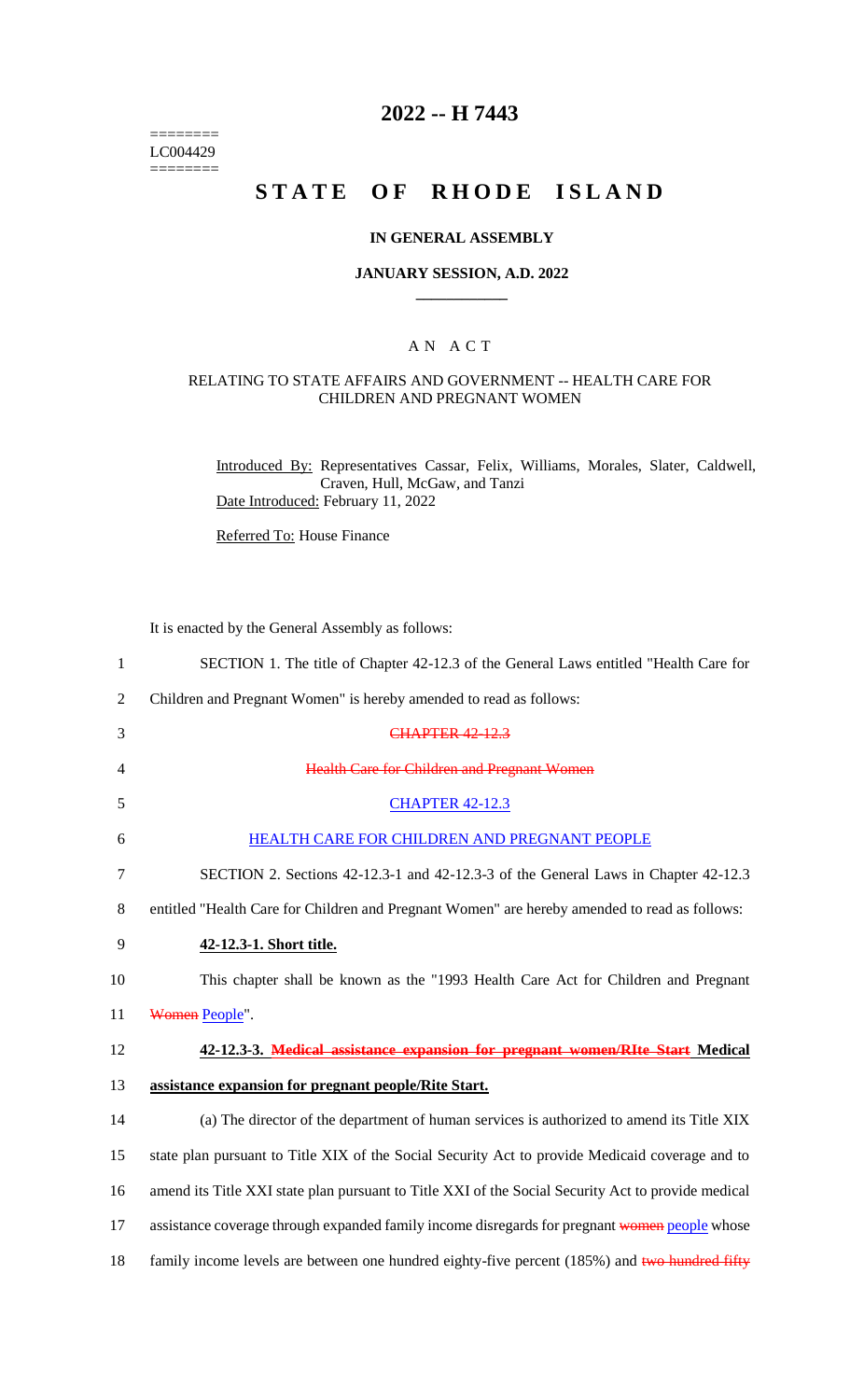1 percent (250%) four hundred percent (400%) of the federal poverty level. The department is further authorized to promulgate any regulations necessary and in accord with Title XIX [42 U.S.C. § 1396 et seq.] and Title XXI [ 42 U.S.C. § 1397aa et seq.] of the Social Security Act necessary in order to implement said state plan amendment. The services provided shall be in accord with Title XIX [42 U.S.C. § 1396 et seq.] and Title XXI [ 42 U.S.C. § 1397aa et seq.] of the Social Security Act.

 (b) The director of the department of human services is authorized and directed to establish a payor of last resort program to cover prenatal, delivery and postpartum care. The program shall cover the cost of maternity care for:

 (1) any woman Any person who lacks health insurance coverage for maternity care and who is not eligible for medical assistance under Title XIX [42 U.S.C. § 1396 et seq.] and Title XXI [ 42 U.S.C. § 1397aa et seq.] of the Social Security Act including, but not limited to, a noncitizen 12 pregnant woman person lawfully admitted for permanent residence on or after August 22, 1996, 13 without regard to the availability of federal financial participation, provided such pregnant woman 14 person satisfies all other eligibility requirements-; or

 (2) Any person whose private health insurance coverage fails to cover any portion of 16 treatment related to their pregnancy as set forth in subsection (b)(3) of this section;

 (3) The director shall promulgate regulations to implement this program. Such regulations shall include specific eligibility criteria; the scope of services to be covered; procedures for administration and service delivery; referrals for non-covered services; outreach; and public education. Excluded services under this subsection will include, but not be limited to, induced 21 abortion except in cases of rape or incest or to save the life of the pregnant individual person.

 (c) The department of human services may enter into cooperative agreements with the 23 department of health and/or other state agencies to provide services to individuals any person eligible for services under subsections (a) and (b) above.

(d) The following services shall be provided through the program:

- (1) Ante-partum and postpartum care;
- (2) Delivery;
- (3) Cesarean section;
- (4) Newborn hospital care;
- (5) Inpatient transportation from one hospital to another when authorized by a medical
- provider; and

(6) Prescription medications and laboratory tests.

(e) The department of human services shall provide enhanced services, as appropriate, to

34 pregnant women people as defined in subsections (a) and (b), as well as to other pregnant women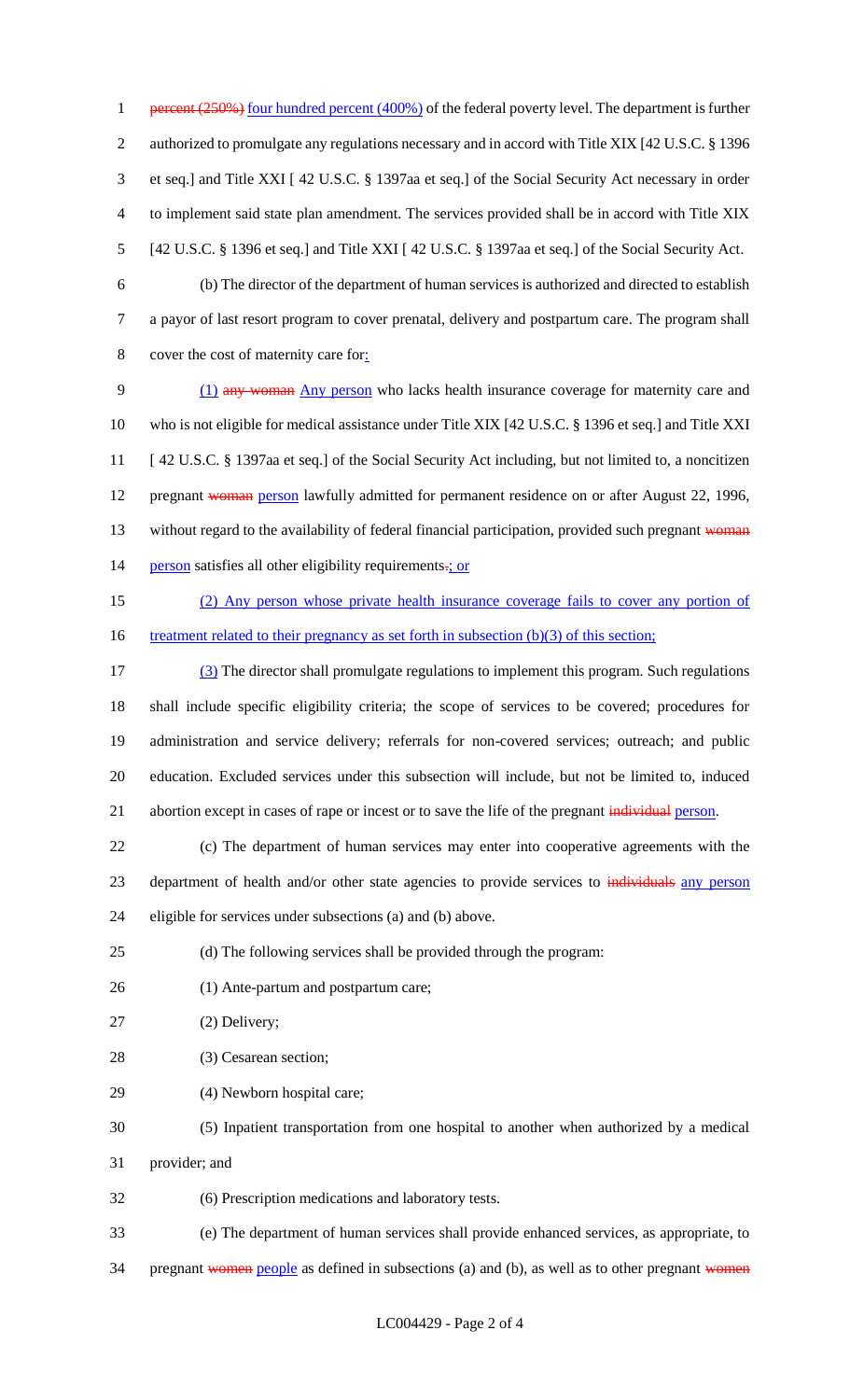1 people eligible for medical assistance. These services shall include: care coordination, nutrition and social service counseling, high risk obstetrical care, childbirth and parenting preparation programs, smoking cessation programs, outpatient counseling for drug-alcohol use, interpreter services, mental health services, and home visitation. The provision of enhanced services is subject to available appropriations. In the event that appropriations are not adequate for the provision of these services, the department has the authority to limit the amount, scope and duration of these enhanced services.

 (f) The department of human services shall provide for extended family planning services 9 for up to twenty-four (24) months postpartum. These services shall be available to women people who have been determined eligible for RIte Start or for medical assistance under Title XIX [42 U.S.C. § 1396 et seq.] or Title XXI [ 42 U.S.C. § 1397aa et seq.] of the Social Security Act.

SECTION 3. This act shall take effect upon passage.

======== LC004429 ========